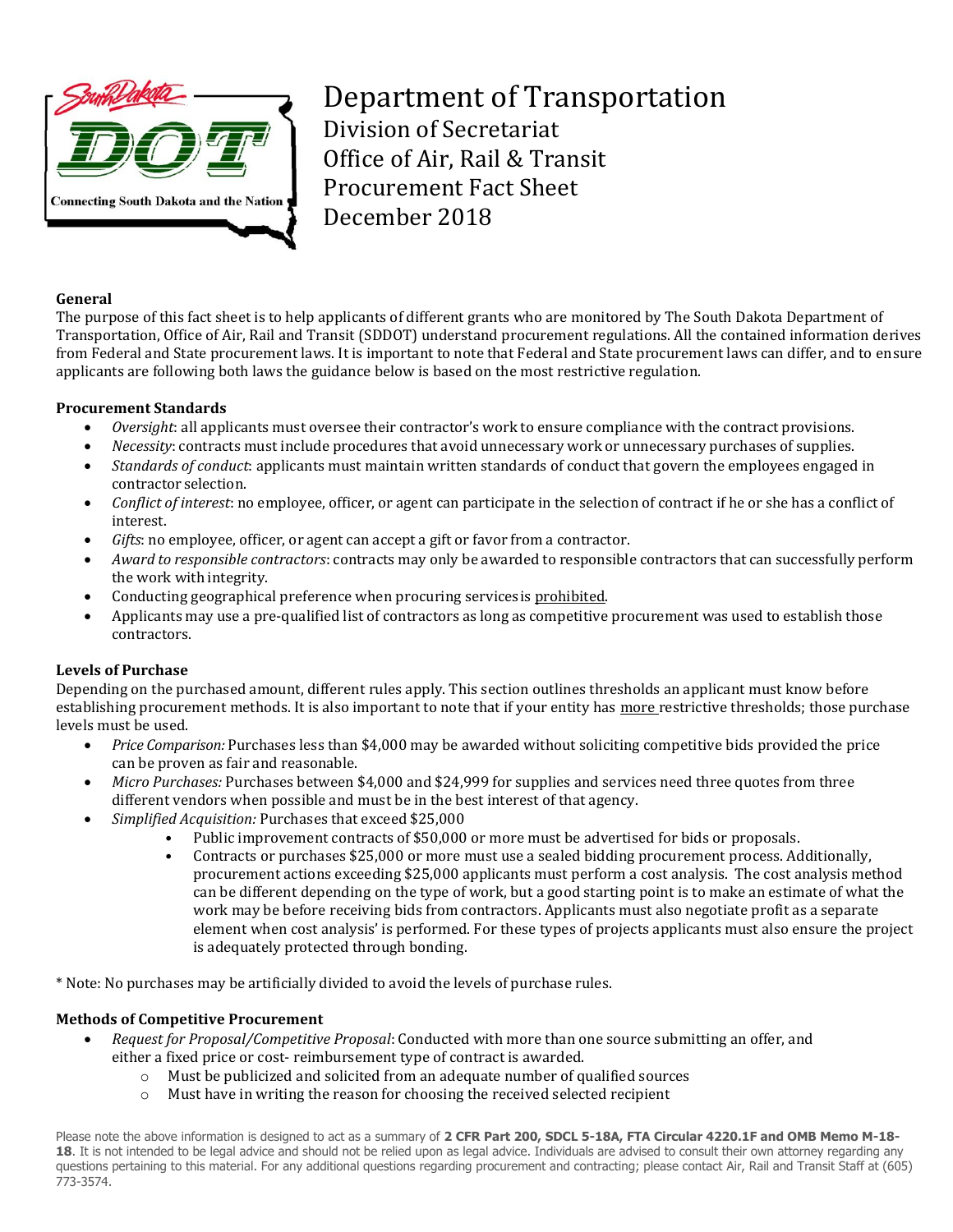- *Sealed bids/Invitation to bid*: Publicly solicited, firm fixed price contract is awarded to the responsible bidder. (Preferred method)
	- o Two or more bidders are willing and able to compete for business
	- o The selection of the successful bidder can be made based on price
	- o Bids must be publiclyadvertised

## **Non-Competitive Procurement**

There are limited circumstances when non-competitive procurement is allowed. Noncompetitive procurement is when proposals are obtained from only one source and can be used only when one or more of the following apply.

- *Inadequate competition*: after the solicitation of a number of sources, competition is determined inadequate.
- *One source*: the item is available only from a single source. Advertising within entity territorial borders does not justify single/sole source procurement.
- *Emergency*: an emergency will not permit a delay resulting from competitive solicitation.
- *Awarding agency approval*: FTA or SDDOT authorizes noncompetitive proposals in response to a written request from the applicant.

If non-competitive procurement does apply, applicants must perform a cost analysis. The cost analysis method can be different depending on the type of work, but a good starting point is to make an estimate of what the work may cost before entering into a contract. Applicants must also negotiate profit as a separate element when a cost analysis' is performed.

## **Contract Types**

Before choosing a contractor, applicants must ensure the contractor has not been debarred or suspended from Federal grant dollars. To do this, applicants can simply go to <https://www.sam.gov/SAM/pages/public/searchRecords/search.jsf> and use the search engine. Below are the different types of contracts, please note NOT all contracts are suitable for use in conjunction with a Federal grant.

- *Lump sum*: contract for work within a prescribed boundary with a clearly defined scope and price.
- *Unit price*: contract for work done on an item-by-item basis with cost determined per unit.
- *Cost plus fixed fee*: either a lump sum or unit price contract with a fixed contractor fee added into the price.
- Following emergency situations, entities may enter into a *time and materials* contract. These are not ideal contracts to enter into; however, certain circumstances are necessary after determining that no other type of contract is suitable. For these contacts, entities must establish a ceiling price for the contractor not to exceed and provide great oversite to decrease the opportunity of abuse by a contractor.
- *Cost plus percentage of cost* is a type of contract in which a payment is a predetermined percentage rate, the rate is applied to actual performance costs, the contractor's entitlement is uncertain at the time contracting or the contractor's entitlement increases with increased performance costs. These types of contracts are NOT allowed.

## **Disadvantaged Businesses Enterprise (DBE) Vendors**

All applicants must take affirmative steps to assure DBE vendors are used. The best way to locate these types of entities is through the SDDOT webpage [http://www.sddot.com/business/contractors/dbe/forms/default.aspx.](http://www.sddot.com/business/contractors/dbe/forms/default.aspx) Furthermore, applicants must take these steps (when feasible) to try to include minority businesses:

- Placing these firms on solicitation lists.
- Solicit such firms if they are potential sources.
- Dividing tasks into smaller quantities whenpossible.
- Establish delivery schedules encouraging participation of such firms.

# **Maintaining Records**

Upon grant acceptance or closure, FTA or SDDOT may ask you for your entities' procurement records. All applicants need to maintain the following information in the event of an audit:

- Rationale for the method of procurement
- Prices, or quotes
- Copy of procurement documents
- Selection of contract type
- Federal certifications
- Contractor selection or rejection
- The basis for the contract type

Please note the above information is designed to act as a summary of **2 CFR Part 200, SDCL 5-18A, FTA Circular 4220.1F and OMB Memo M-18-** 18. It is not intended to be legal advice and should not be relied upon as legal advice. Individuals are advised to consult their own attorney regarding any questions pertaining to this material. For any additional questions regarding procurement and contracting; please contact Air, Rail and Transit Staff at (605) 773-3574.